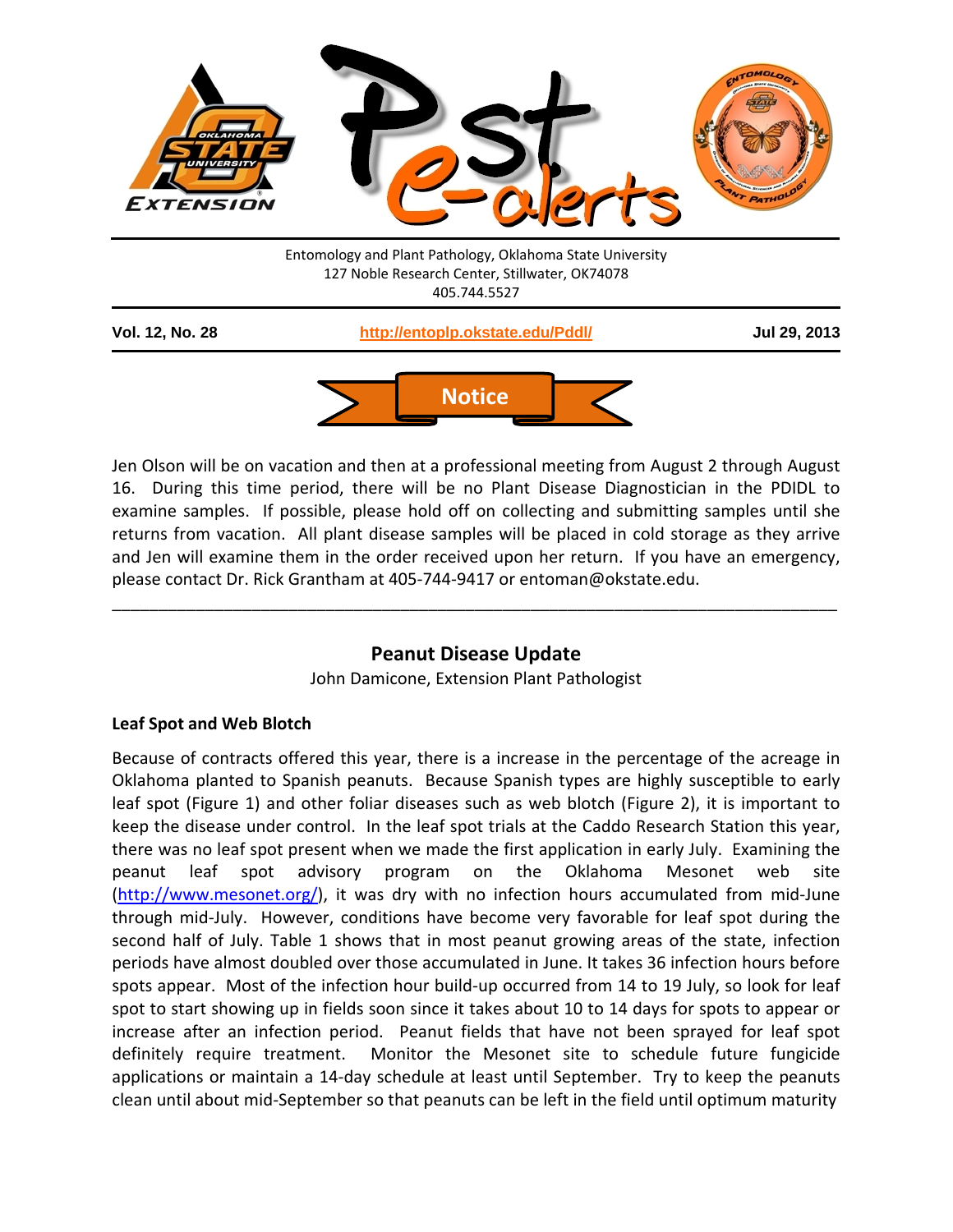without the need for an intensive spray schedule (rescue program) in the fall. On the Mesonet web site when "Agriculture" is selected, a local "Farm Monitor" (Fig 3) appears that contains a peanut leaf spot gauge that shows the favorability of weather over the last 14-days for leaf spot. The color red serves as a warning here. This is a quick way to use weather in helping to make a spray/no spray decision. Make sure that a nearby Mesonet site is selected!



**Fig 1**. Early leaf spot of peanut.



**Fig 2**. Web blotch of peanut.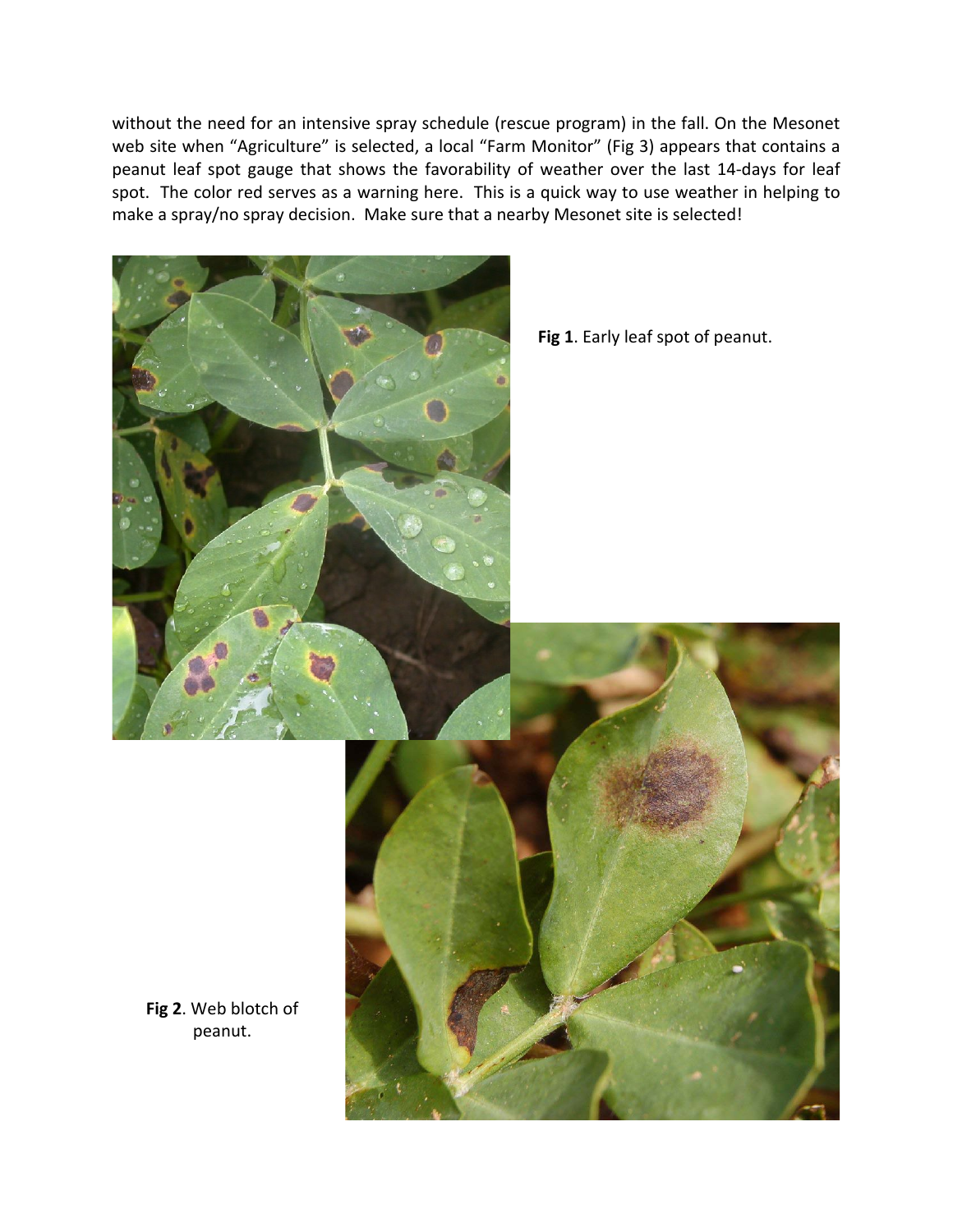If we keep getting rain in August, keep a close eye out for web blotch on Spanish peanuts as well. If web blotch is found, abandon any reduced spray program and maintain a strict 14-day program using chlorothalonil fungicide products (eg. Bravo). Consider alternating Headline with chlorothalonil for the best web blotch control. Web blotch is a minor concern for runner and Virginia varieties.

**Table 1.** Weather conditions favorable for leaf spot development in peanut growing areas since June 1, 2013 according to the Peanut Leaf Spot Advisor on the Oklahoma Mesonet Agweather web site.

|                    | <b>Infection hours</b> |      |
|--------------------|------------------------|------|
| Location (county)  | June                   | July |
| Burneyville (Love) | 72                     | 106  |
| Erick (Beckham)    | 30                     | 63   |
| Fairview (Major)   | 46                     | 67   |
| Ft. Cobb (Caddo)   | 35                     | 81   |
| Hinton (Caddo)     | 49                     | 82   |
| Tipton (Tillman)   | 30                     | 55   |



**Fig 3**. Quick guage of leaf spot risk for Ft. Cobb, OK on the "Farm Monitor" Agriculture weather page of the Oklahoma Mesonet.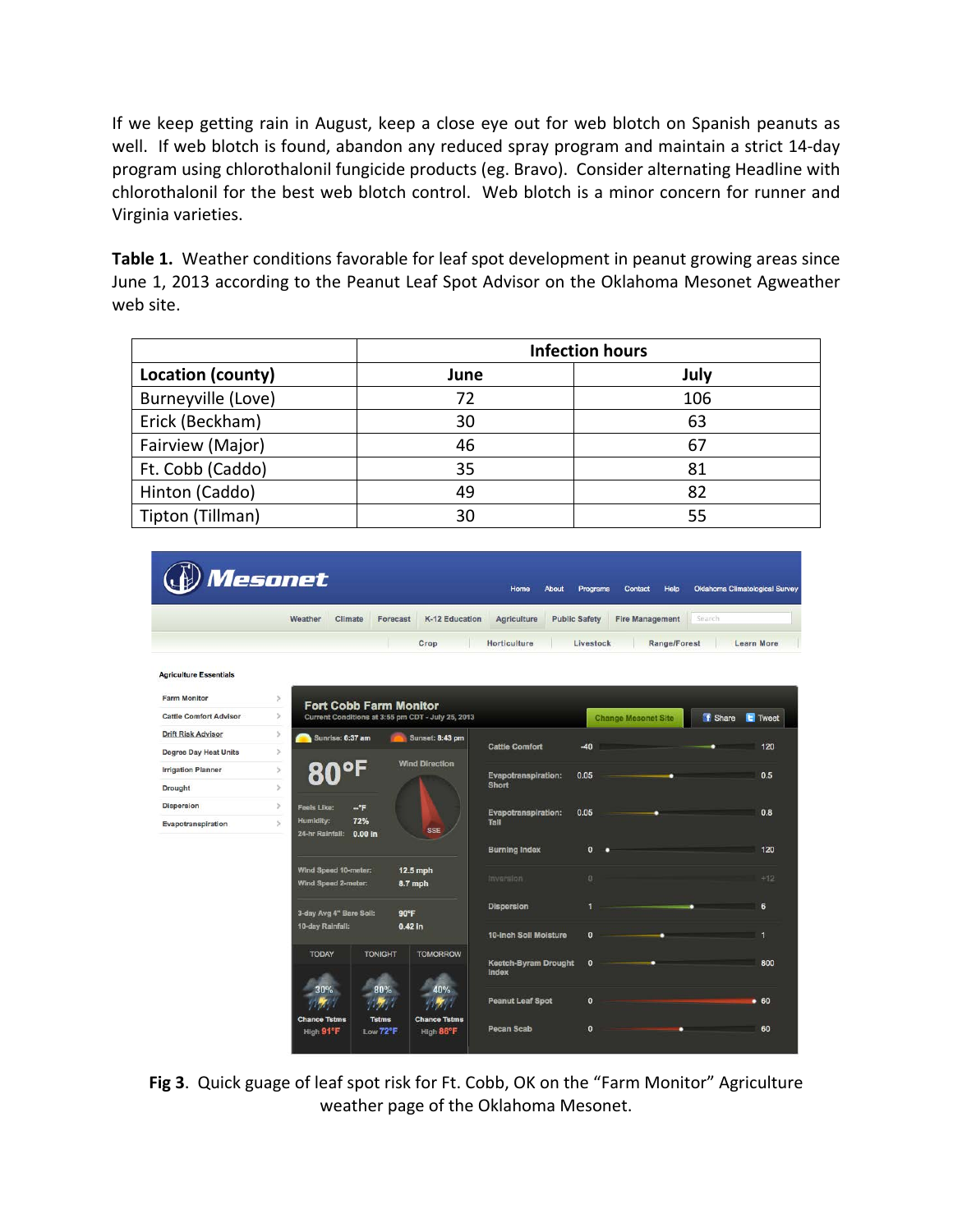## **Sclerotinia Blight**

Beck Johnson, crop consultant in western Oklahoma has made the first report of Sclerotinia blight in a couple of peanut fields where the vines have lapped near Eakley. The rainy weather in July has brought periods of cooler than normal temperatures which favor Sclerotinia blight. This is a relatively early appearance of the disease, particularly compared to the last few years when hot and dry summers delayed the disease until September.



**Fig 4**. Sclerotinia blight of peanut.

Several points need to be considered in deciding where and when to treat for the disease. Firstly, are the peanuts Spanish or runner/Virginia? Spanish types are moderately resistant and they do not normally (85% of the time) respond to fungicide treatment for Sclerotinia blight. One exception was in 2009 when it rained nearly every day that fall. For other problem fields planted to runner and Virginia varieties, make a fungicide application as soon as the disease appears, or prior to disease appearance when the vines have lapped and cool/rainy weather is expected. If the peanuts require treatment in August or late July, a second application in September will likely be needed. Fungicides registered for Sclerotinia blight include Omega, Endura, Fontelis, and Propulse. Omega and Endura are the most effective, but are also expensive. Endura, Fontelis, and Propulse also control leaf spot; while Omega and Fontelis also control southern blight.

\_\_\_\_\_\_\_\_\_\_\_\_\_\_\_\_\_\_\_\_\_\_\_\_\_\_\_\_\_\_\_\_\_\_\_\_\_\_\_\_\_\_\_\_\_\_\_\_\_\_\_\_\_\_\_\_\_\_\_\_\_\_\_\_\_\_\_\_\_\_\_\_\_\_\_\_\_\_